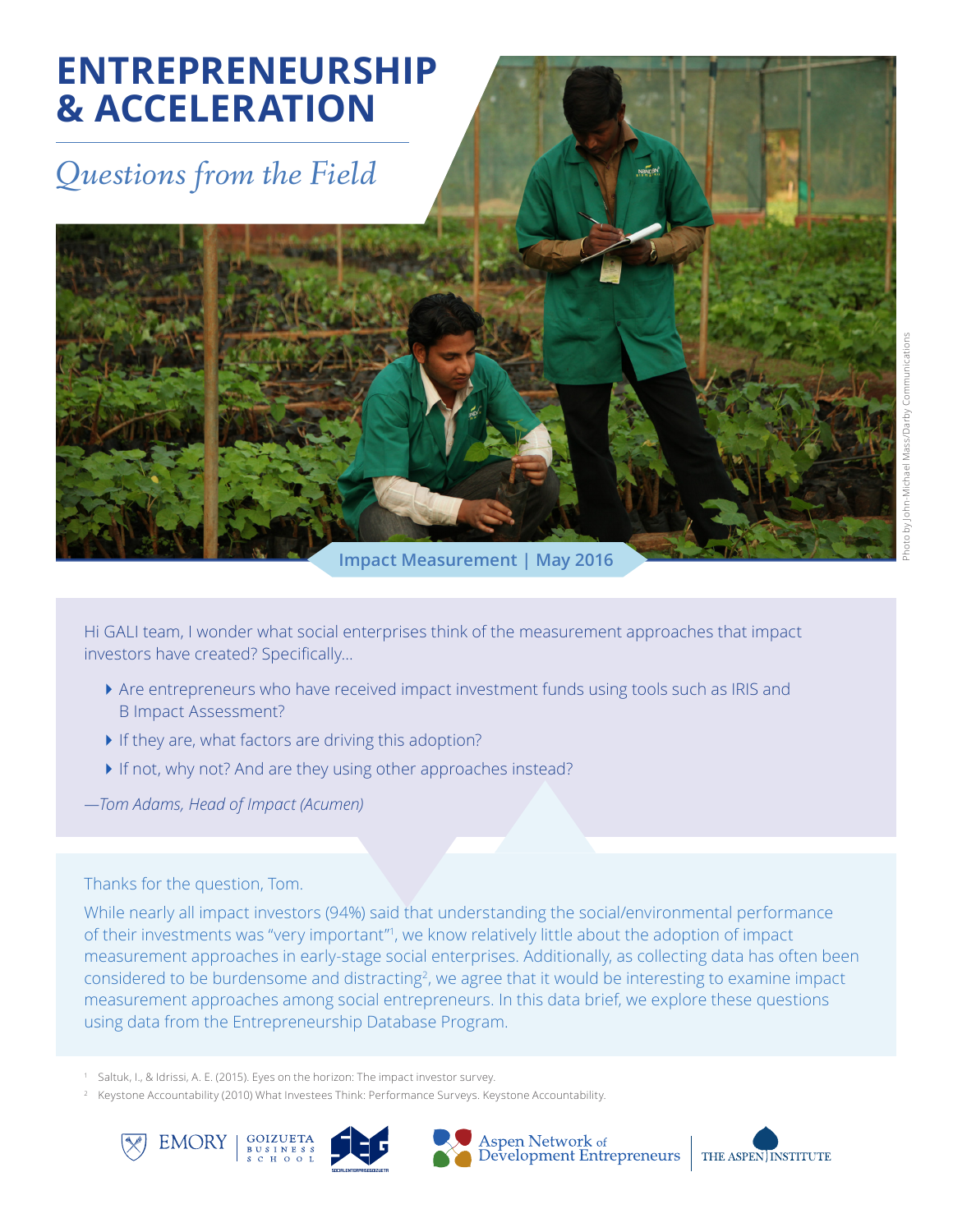### *About the sample*

Since 2013, the Entrepreneurship Database Program at Emory University has been systematically collecting data from entrepreneurs who apply to one of several participating accelerator programs. The data used in this analysis come from 34 programs run between 2013 and mid-2015. We removed 133 observations from ventures that did not answer any of the three questions related to impact measurement. Additionally, for 34 ventures that answered at least one of the three questions, we assume "No" responses to the other questions. From our initial sample of 3,112 ventures, the following observations are based on 2,979 early-stage ventures.

In surveys administered to entrepreneurs when they applied to accelerator programs, we asked three questions about impact measurement practices:

- ` Does your venture regularly track itself against any of the IRIS impact measures?
- ` Has your organization ever taken a B Impact Assessment?
- ` Does your venture regularly track impacts using any other established measurement approaches?

Approximately 38% of the ventures in our sample report implementing some form of impact measurement (Figure 1). The rates of IRIS and B Impact Assessment usage are very low, at 14% and 7% respectively. However, nearly 29% report using other established measurement approaches.<sup>3</sup>



We also asked entrepreneurs about the type of funding they had previously received (equity, debt and philanthropic investments) and about previous accelerator program participation. By analyzing impact measurement usage across the ranges of these variables, as well as venture age, we shed some light on the types of ventures that are more likely to report measuring their impacts and how.

<sup>3</sup> Respondents were able to select multiple impact measurement approaches so these categories should not be considered mutually exclusive and do not add up to 100.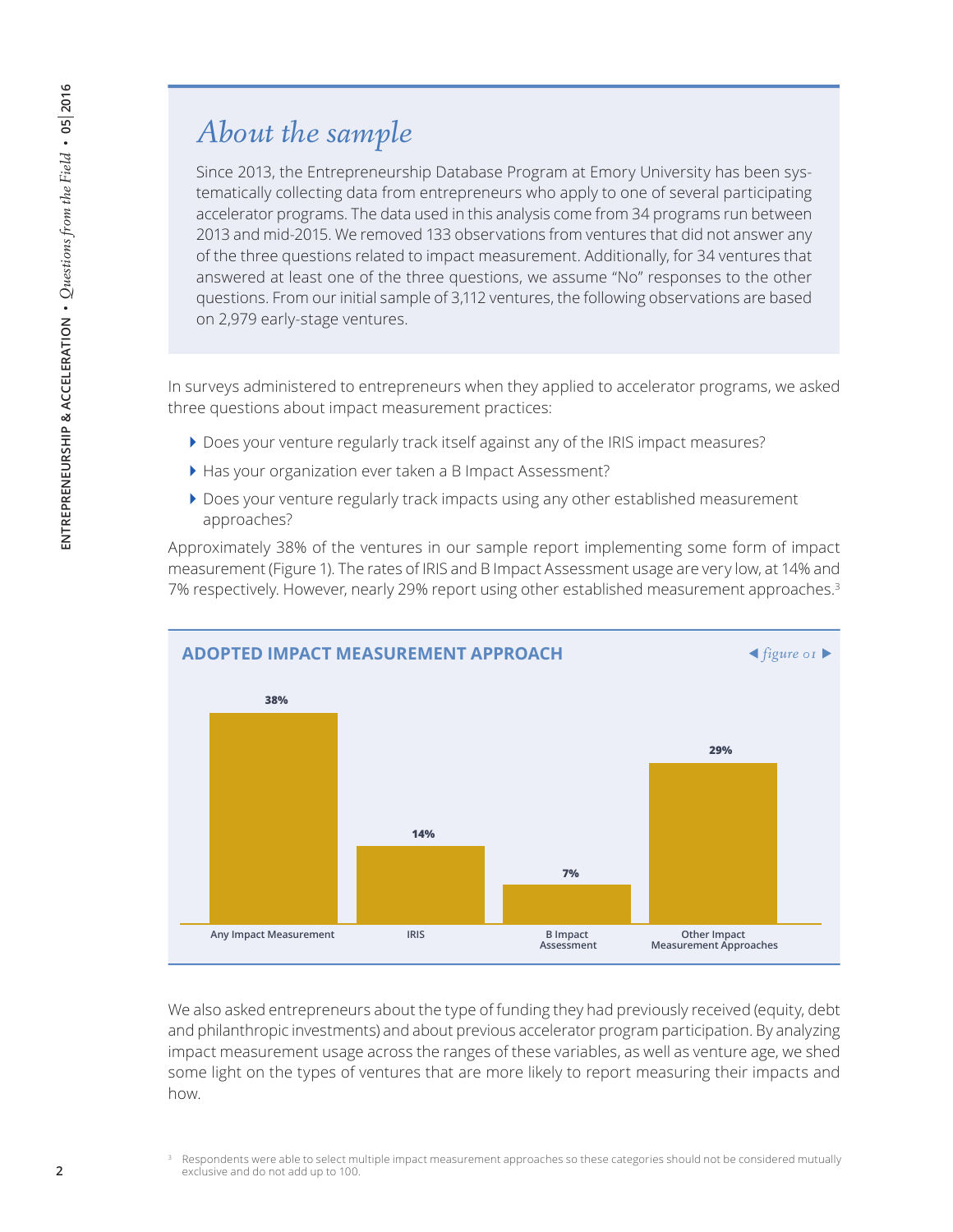## *Philanthropy*

We first look at impact measurement differences among ventures based on whether they received some philanthropic or grant funding. **Over half the ventures with some philanthropic funding report measuring their impact in some way (i.e. with IRIS, B Impact Assessment or some other approach)**. This compares with only 33% among those who received no prior philanthropic funding, a highly significant difference at the p<.001 level. A similar pattern is seen across adoption rates of IRIS, B Impact Assessment and Other Measurement Approaches as well (Figure 2).



\* Significant at the p<.10 level. \*\* Significant at the p<.05 level, \*\*\* Significant at the p<.001 level

### *The IRIS and B Lab Approaches*

**IRIS** is a catalog of generally accepted performance metrics that leading impact investors use to measure social, environmental, and financial success; evaluate deals; and grow the sector's credibility. Developed to increase the transparency and credibility of the impact investing industry, IRIS provides a common language for communicating results. The IRIS initiative also collects IRIS-aligned performance data from organizations around the world to support industry-wide benchmarking and analysis.

**The B Impact Assessment** is a free, confidential tool developed by B Lab to help any for-profit business measure and manage their social and environmental impact. It is also the standard used to provide B Corp certification and GIIRS ratings. The BIA provides a comprehensive and rigorous assessment of a company's impact, looking across their Operational Impact (commonly referred to as ESG) and their Business Model Impact (products/services and target beneficiaries).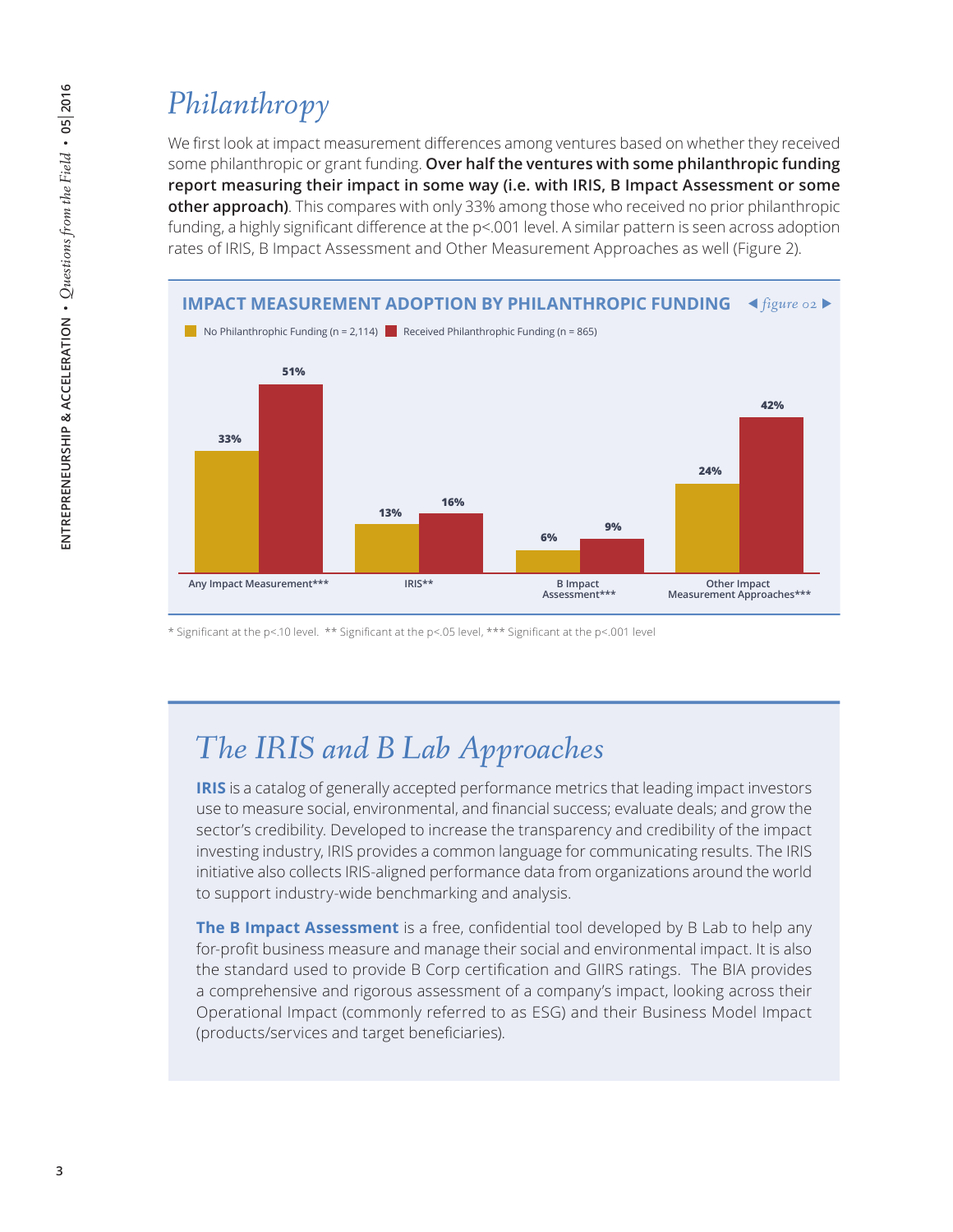# *Equity Funding*

When comparing ventures with and without prior equity funding, a different picture emerges. Impact measurement adoption in general is very similar in each sub-sample, as just 38 percent of ventures with and without equity funding measure their impact in some way. We see slight variation, however, when looking at differences based on measurement type. For instance, ventures with prior equity funding report using the B Impact Assessment more often than those without, ten percent versus six percent respectively. However, other differences are not statistically significant (Figure 3).



\* Significant at the p<.10 level. \*\* Significant at the p<.05 level, \*\*\* Significant at the p<.001 level

### *Debt Funding*

The final funding category that we consider is debt funding (Figure 4). Here, we see that ventures with some prior debt funding are somewhat more likely to measure their impact, 42 percent versus 37 percent for those with no prior debt funding. However, when looking across specific measurement approaches, we see no statistically significant differences.



\* Significant at the p<.10 level. \*\* Significant at the p<.05 level, \*\*\* Significant at the p<.001 level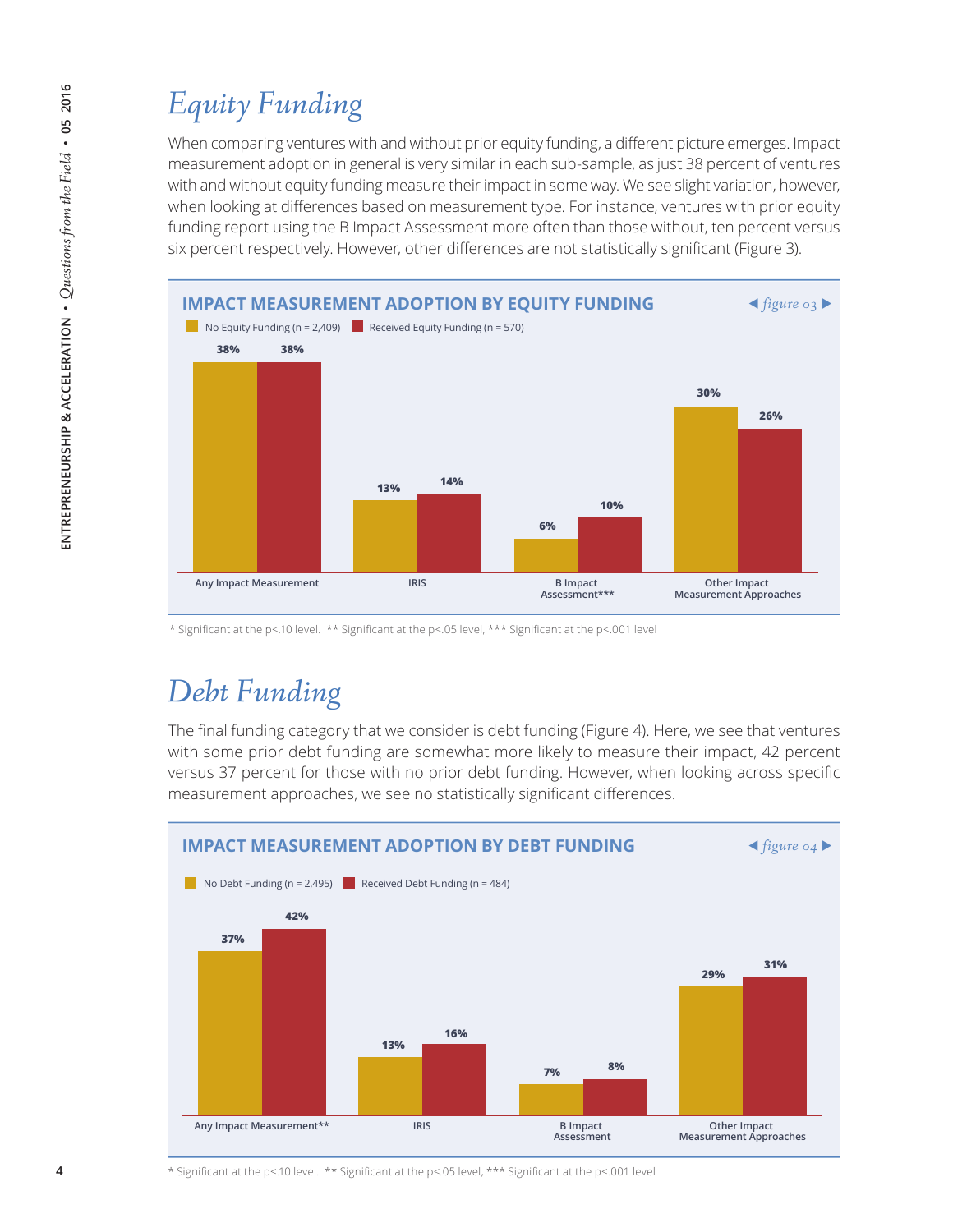### *Prior Experience with Accelerator Programs*

Another potential consideration for understanding the drivers of impact measurement is whether a venture has previously participated in an accelerator program. Our next graph (Figure 5) clearly shows that ventures with prior accelerator experience are more likely to measure their impacts. **Roughly 47 percent of ventures that had already participated in an accelerator program measure their impact, compared to only 34 percent for those yet to be accelerated.** This pattern is consistent when we break down the data by measurement type, with considerable differences observed in the adoption of IRIS, B Lab, and other measurement approaches.



<sup>\*</sup> Significant at the p<.10 level. \*\* Significant at the p<.05 level, \*\*\* Significant at the p<.001 level

#### *Venture Age*

One may wonder whether these different effects are partially due to the age of the venture when they entered our database. Here, we look at the average age of the sampled ventures based on their reported measurement practices (Figure 6). Ventures that measure their impacts are slightly older on average than those that do not; 3.3 years versus 2.5 years respectively. It is interesting to note that among ventures that do measure impacts, those that use IRIS are the youngest (at roughly 3.0 years) while those that use other measurement approaches are the oldest (at roughly 3.6 years).



\* Significant at the p<.10 level. \*\* Significant at the p<.05 level, \*\*\* Significant at the p<.001 level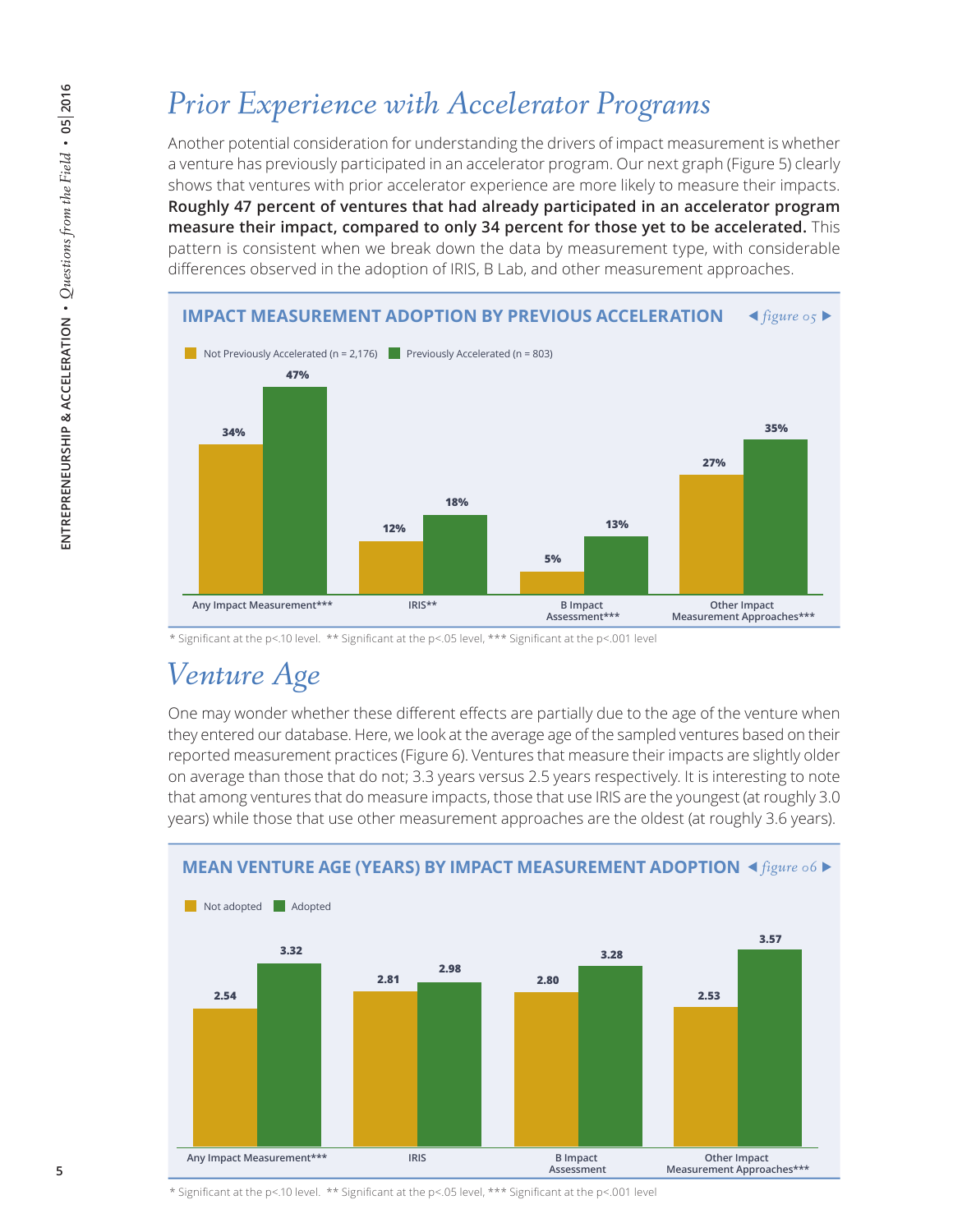# *Reasons for not Adopting IRIS or B Lab*

Before reviewing the other measurement practices reported in our data, it is important to consider why these young ventures are not using IRIS or B Lab approaches. We asked entrepreneurs to select a reason for not adopting these methods and found a lack of awareness to be the general reason for non-adoption. **Nearly 60 percent of entrepreneurs in our sample said they had never heard of IRIS, and nearly two-thirds said they had never heard of B Lab (Figures 7 & 8).**  Very small percentages of ventures said that they had either no time to measure their impacts, were not interested in measuring their impacts, or were not fond of that particular method.



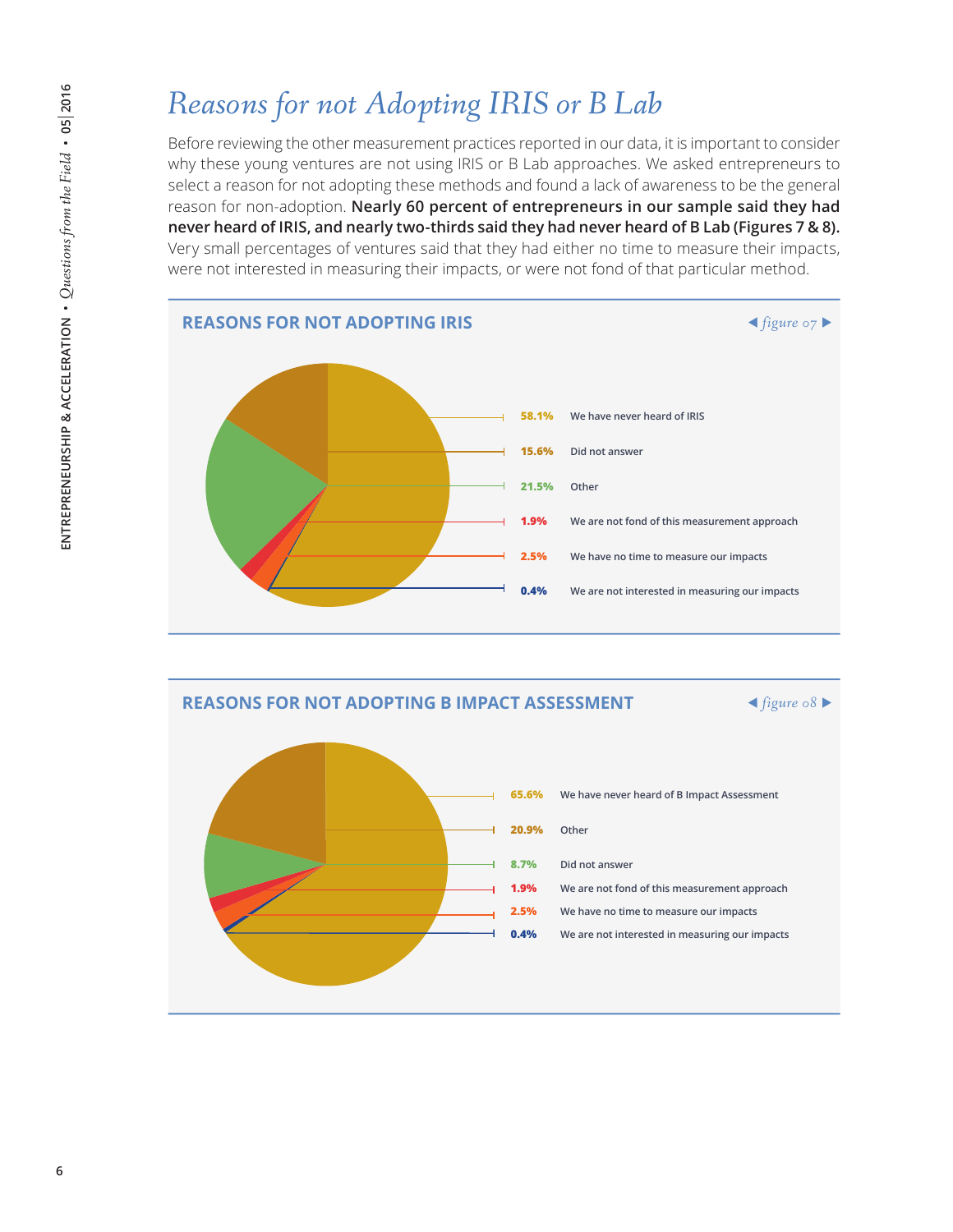#### *A First Look at Other Common Measurement Approaches*

Lastly, we take a closer look at the "Other Impact Measurement Approaches" referenced in the graphs above. For entrepreneurs who reported using an approach other than IRIS or B Lab, our survey followed up by asking them to describe their measurement practices. These answers varied widely, ranging from regular business performance tracking to donor-designed monitoring and evaluation tools.

To make sense of this diversity of responses, we examined the text responses and captured the most common answers. First, we excluded any responses that (a) referred to future intended practices or (b) were not detailed enough to categorize (e.g. "internal" and "research and data"). Next, we allowed each response to be included in up to three categories, so for example if a venture measures changes in household income through a survey, that response would be fall under "Indicators" and "Surveys".

Table 1 lists the most common types of responses and examples of specific practices included in each group.

| <b>CATEGORY</b>                    | <b>EXAMPLES</b>                                                                                                                                                       |
|------------------------------------|-----------------------------------------------------------------------------------------------------------------------------------------------------------------------|
| Analytics                          | General data collection; Google Analytics; Financial indicators                                                                                                       |
| Evaluation                         | Impact assessments; Monitoring and evaluation, External<br>evaluators                                                                                                 |
| <b>Mission-Specific Indicators</b> | Specific social impact indicators, such as 'farmer revenue' or<br>'employment rates'                                                                                  |
| <b>Standards</b>                   | International Organization for Standardization (ISO);<br>Social Return on Investment (SROI); Environmental Impact<br>Assessment; Other government or sector standards |
| Surveys                            | Qualitative and quantitative questionnaires and surveys                                                                                                               |

#### **APPLICANT POOL CHARACTERISTICS**  *table 01*

Most of the responses fall into an "Analytics" category, which includes a range of methods that track business performance data. Mission-Specific Indicators also covers a considerable range of responses, including any measurable indicators of social impact. Interestingly, the Standards category, which captures other currently-accepted measurement approaches, is relative rare. When seen alongside the low uptake of the IRIS and B Lab approaches, our data are clearly painting a picture of a sector in its infancy when it comes to impact measurement.